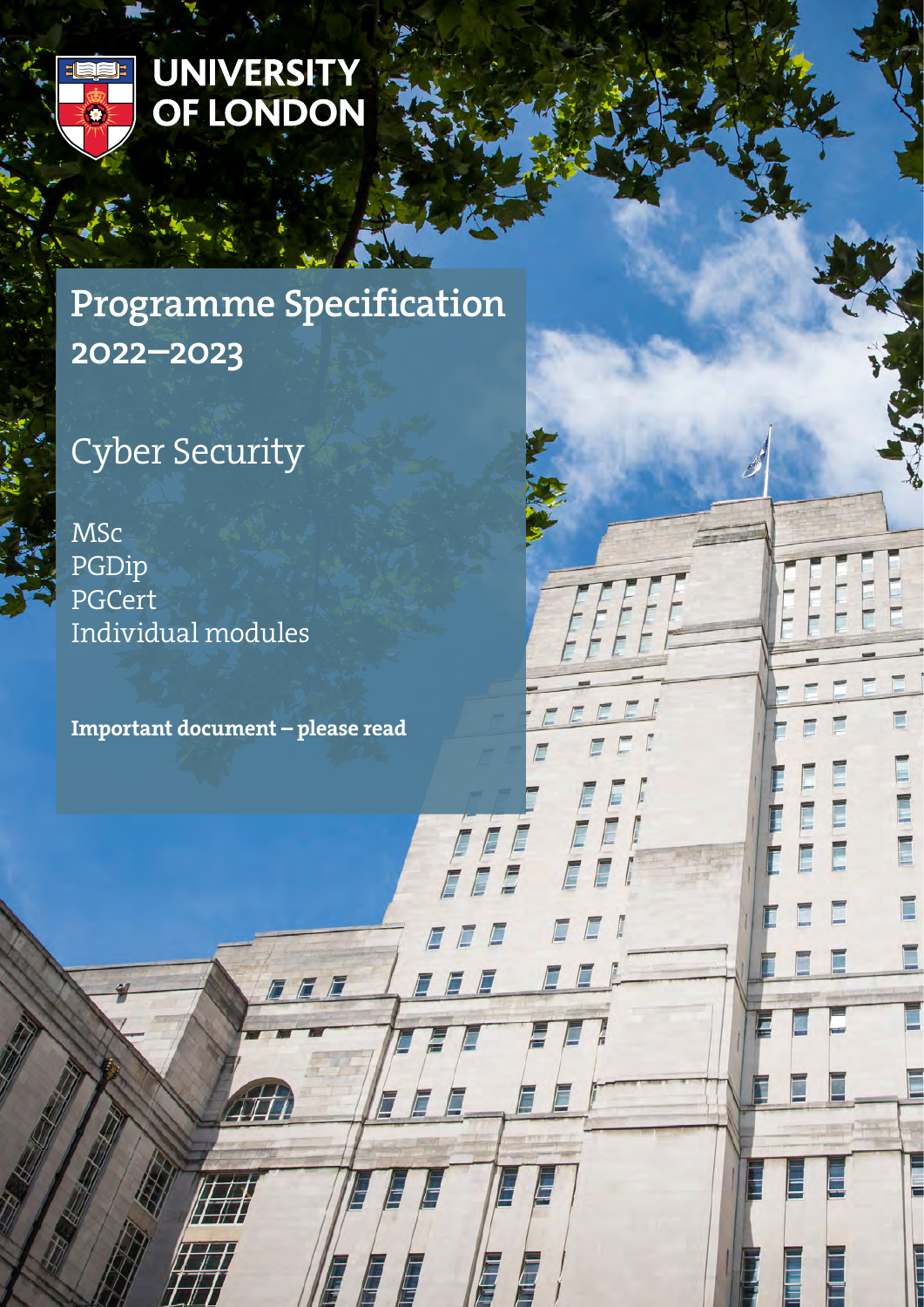# **Contents**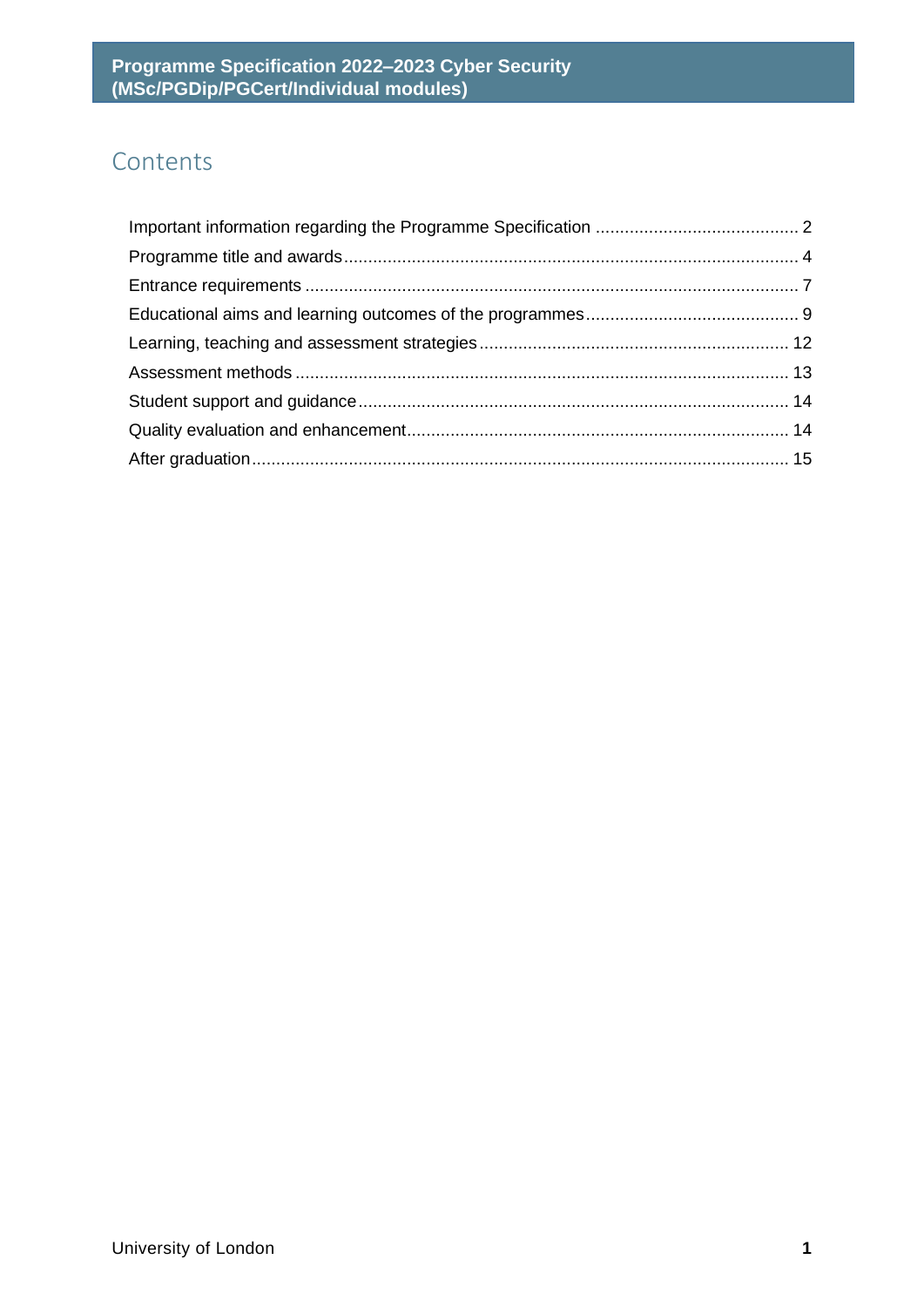# <span id="page-2-0"></span>**Important information regarding the Programme Specification**

#### **About this document**

#### Last revised 21 April 2021

The Programme Specification gives a broad outline of the structure and content of the programme, the entry level qualifications, as well as the learning outcomes students will achieve as they progress. Some of the information referred to in this programme specification is included in more detail on the University of London [website.](http://www.london.ac.uk/) Where this is the case, links to the relevant webpage are included.

Where links to external organisations are provided, the University of London is not responsible for their content and does not recommend nor necessarily agree with opinions expressed and services provided at those sites.

If you have a query about any of the programme information provided, whether here or on the website, registered students should use the '*ask a question'* button in the [student portal.](https://my.london.ac.uk/) Otherwise, the *Contact Us* link at the bottom of every webpage should be used.

Are you affected by US-imposed restrictions?

Our Cyber Security degree uses creative interactive approaches delivered through Coursera, the world's largest online learning platform, to provide immersive learning experiences.

United States export control regulations prevent Coursera from offering services and content to users in certain countries or regions. More information about which countries or regions are affected can be found [here.](https://www.coursera.support/s/article/208280116-International-restrictions?language=en_US) Coursera must enforce this restriction in order to remain in compliance with US law and, for that reason, we advise that all learners check this information before applying to the programme.

#### **Terminology**

The following language is specific to the Cyber Security programme:

**Module**: Individual units of the programme are called modules. Each module is a self-contained, formally structured learning experience with a coherent and explicit set of learning outcomes and assessment criteria.

**Core module:** A compulsory 15-credit module that must be taken.

**Optional module:** A 15-credit module that is chosen from a number of options. This applies solely to students registered on the PGCert or PGDip.

**Study session:** There are four study sessions in a year, each lasting 10 weeks. Sessions begin in October, January, April and July. Each session is following by an assessment submission point.

**Resitting the assessment of a failed module**: When you resit a failed module you will not be allocated a tutor group but you will have access to the learning materials on the VLE and you will be required to resubmit your summative assessment.

**Repeating a failed module**: When you repeat a failed module you will be allocated a tutor group, you will have access to the learning materials on the VLE and you will be required to resubmit your summative assessment.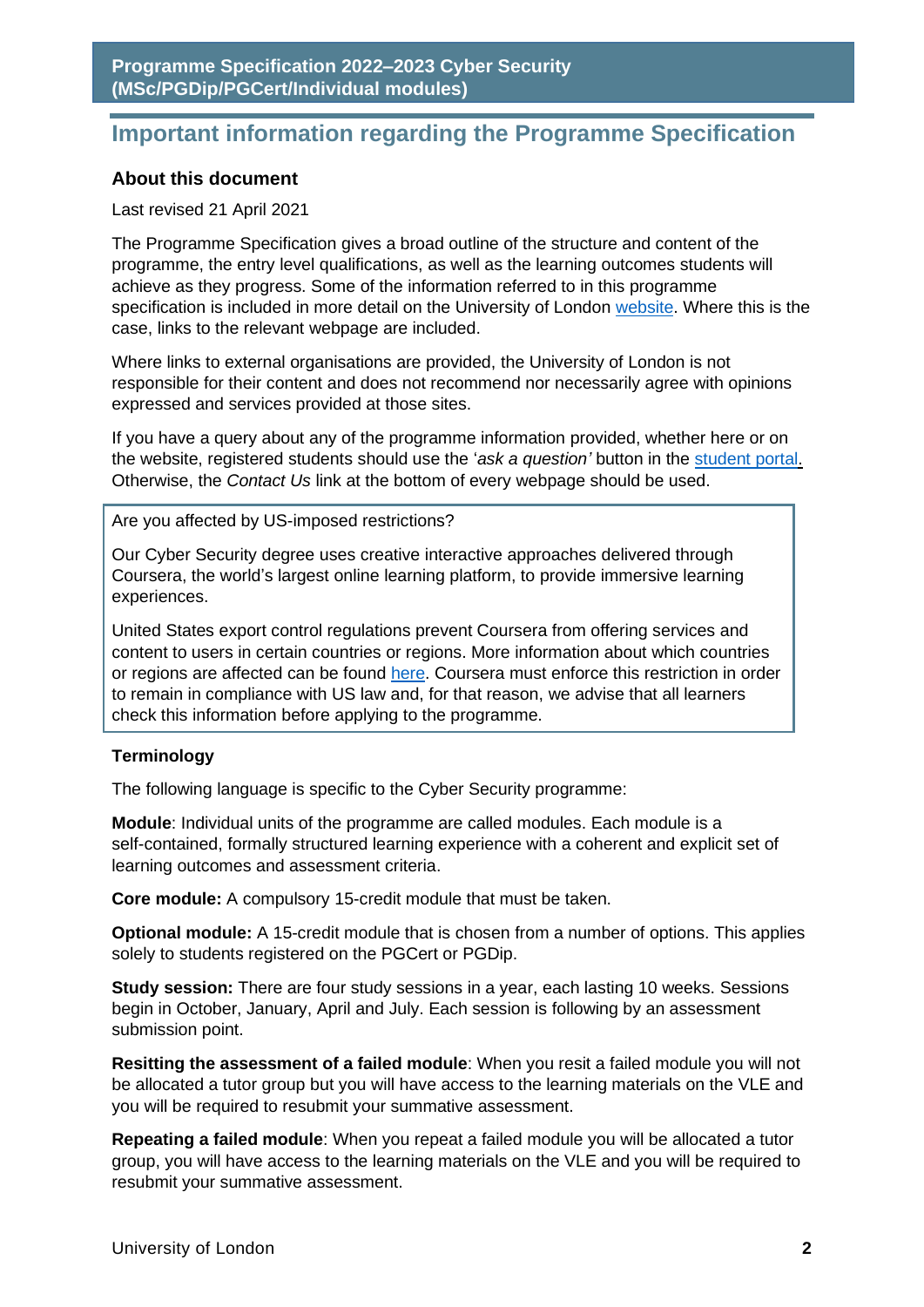#### **Key revisions made**

Programme specifications are revised annually. The quality committee of the member institution providing academic direction, as part of its annual review of standards, confirms the programme structure and the educational aims and learning outcomes, and advises on any development in student support. Where there are changes which may impact on continuing students, these are listed below. For all new students, the programme and general information provided in this document is correct and accurate and will be applicable for the current year.

#### **Significant changes made to the Programme Specification 2022–2023**

This programme is offered for the first time in October 2022.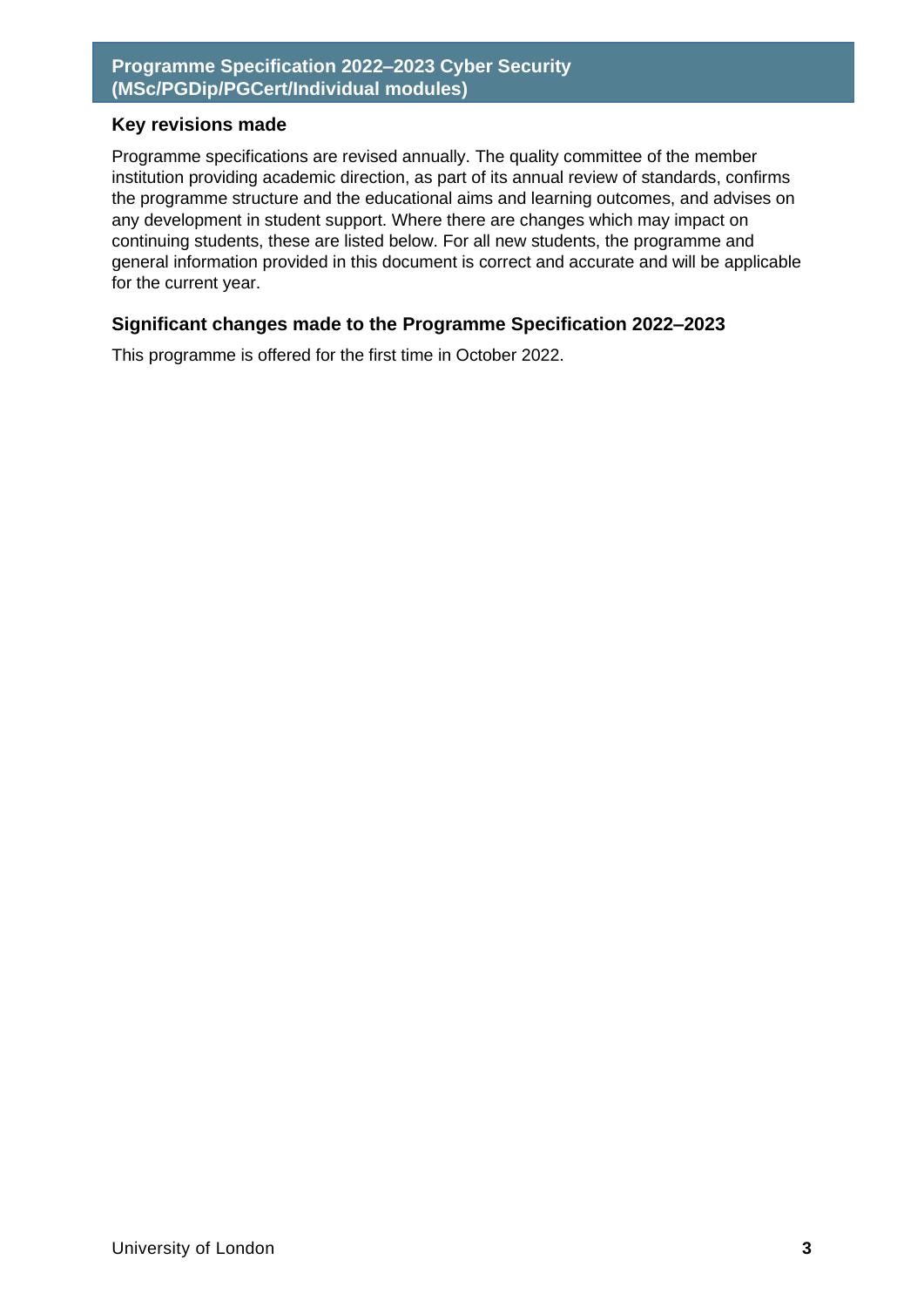# <span id="page-4-0"></span>**Programme title and awards**

Postgraduate Degrees of the University of London may be classified. The award certificate will indicate the level of the academic performance achieved by classifying the award. The classification of the degree will be based on the ratified marks from the completed assessments.

The classification system for these awards is as follows:

Distinction; Merit; Pass.

Specific rules for the classification of awards are given in the **Programme Regulations**, under Scheme of Award

#### **Programme title**

Cyber Security

#### **Qualifications**

Master of Science in Cyber Security

Postgraduate Diploma in Cyber Security

Postgraduate Certificate in Cyber Security

#### **Intermediate qualifications**

Students may not normally receive an intermediate qualification if continuing to a higher qualification, even if they are registered on the intermediate qualifications.

#### **Exit qualifications**

Postgraduate Diploma in Cyber Security

Postgraduate Certificate in Cyber Security

An exit qualification is an intermediate qualification, as noted above, for which the student may not have registered at the outset but which may be awarded on completion of specific modules (or credit accumulated) in a longer programme of study, if the student leaves the programme. Exit qualifications are awarded at the discretion of the Board of Examiners and once a student has accepted an exit qualification they will not normally be permitted to continue their study of the same award with the University of London.

#### **Individual modules available for study on a stand-alone basis**

There is also provision for individual modules of the programme to be studied on a standalone basis.

#### **Award titles may be abbreviated as follows:**

Master of Science – MSc

Postgraduate Diploma – PGDip

Postgraduate Certificate – PGCert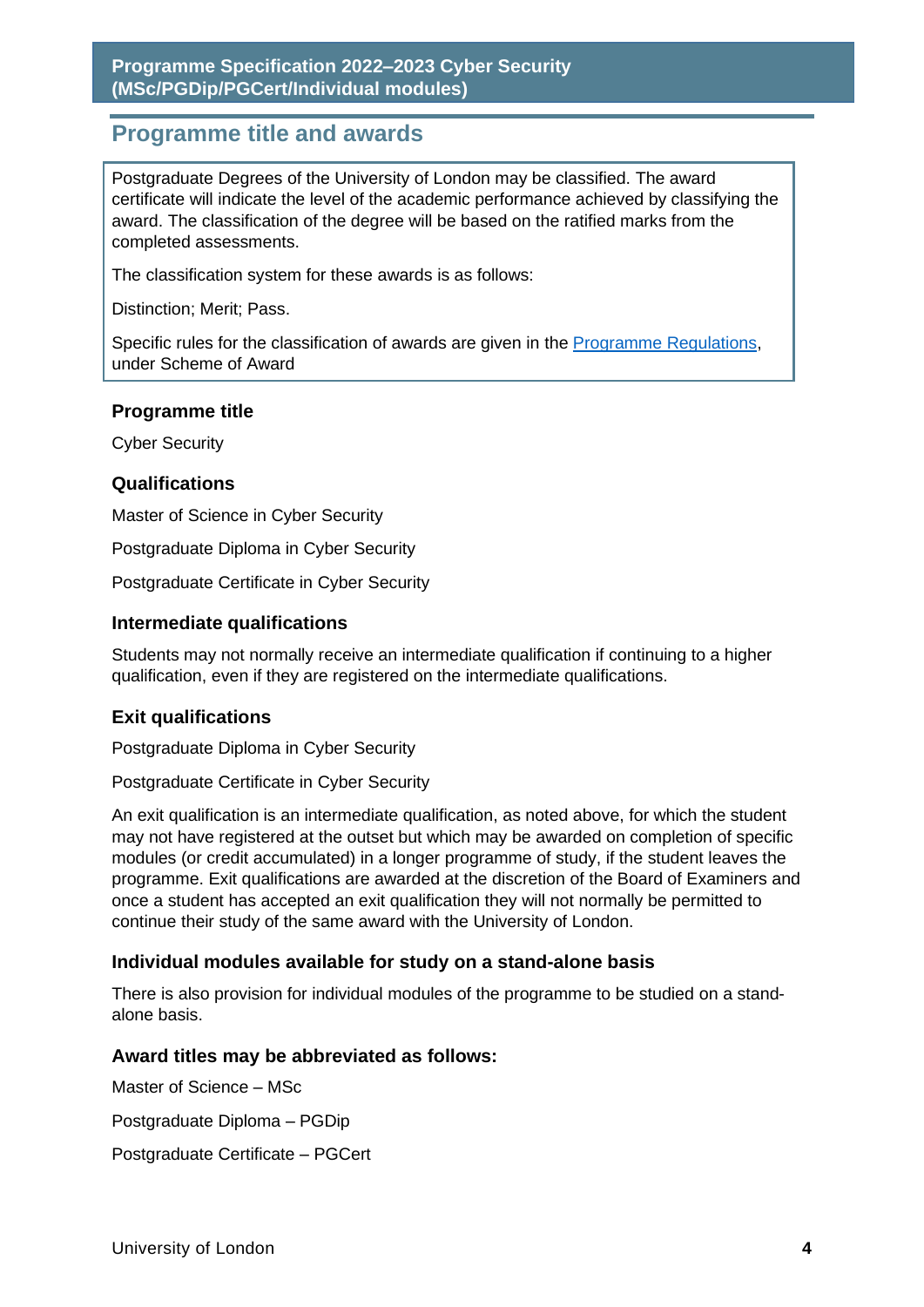#### **Level of the programmes**

The Framework for Higher Education Qualifications of UK Degree-Awarding Bodies (FHEQ) forms part of the UK Quality Code for Higher Education of the [Quality Assurance](http://www.qaa.ac.uk/en)  [Agency for Higher Education](http://www.qaa.ac.uk/en) (QAA).

The awards are placed at the following Levels of the Framework for Higher Education Qualifications (FHEQ):

MSc Level 7

PGDip Level 7

PGCert Level 7

#### **Relevant QAA subject benchmarks group**

See the **QAA** website for information about quality assurance.

The QAA has not produced a benchmark statement for Cyber Security at postgraduate level.

#### **Awarding body**

University of London

#### **Registering body**

University of London

#### **Academic direction**

Royal Holloway, University of London

#### **Accreditation by professional or statutory body**

Not applicable

#### **Language of study and assessment**

English

#### **Mode of study**

Web supported learning with an online tutor.

#### **Programme structures**

The programme has two registration points in the year: October and April. There are four study sessions in a year, each lasting ten weeks. Sessions begin in October, January, April and July. Each session is following by an assessment submission point.

Students have an online induction session available through the virtual learning environment (VLE) prior to the start of their study session. This includes orientation of their learning environment and guidance on the structure and learning expectations for the module.

The MSc is a 180 UK credit degree programme. For the MSc, you must complete ten 15 credit core modules and one 30-credit Project module.

The PGDip is a 120 UK credit degree programme. For the PGDip, you must complete one 15-credit core module and seven 15-credit optional modules.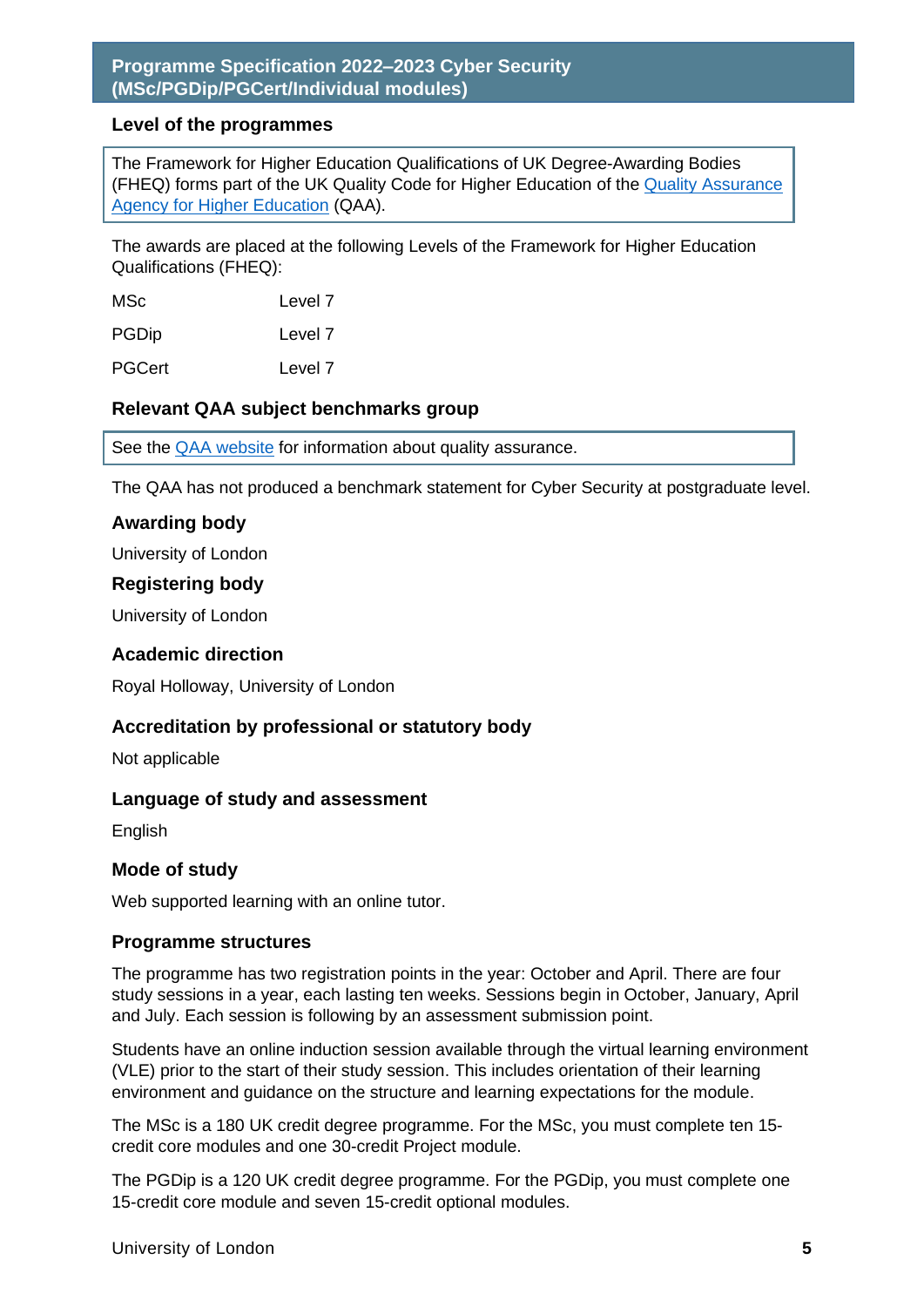The PGCert is a 60 UK credit degree programme. For the PGDip, you must complete one 15-credit core module and three 15-credit optional modules.

#### **Maximum and minimum periods of registration**

The maximum and minimum period of registration, from a student's effective date of registration, are:

|               | Minimum*  | <b>Maximum</b> |
|---------------|-----------|----------------|
| <b>MSc</b>    | Two years | Five years     |
| <b>PGDip</b>  | Two years | Five years     |
| <b>PGCert</b> | One year  | Five years     |

\*The minimum period of registration applies to students who enter the programme via Direct Entry, is subject to module availability and in some cases it may not be possible to complete within the minimum period of registration. Modules will be launched on a rolling basis from October 2022 onwards.

Students entering via the Performance Based Admission entry route will progress at a slower rate to those who enter via Direct Entry. Full details can be found in Section 6 of the Programme Regulations.

In making a decision as to how many modules to register for in a given session, it is important to take account of on-going work and/or personal commitments

#### **Credit value of modules**

Further information about the credit systems used by universities in the UK and Europe is provided by the [Quality Assurance Agency](http://www.qaa.ac.uk/en) and the [European Credit Transfer and](http://ec.europa.eu/education/resources/european-credit-transfer-accumulation-system_en.htm)  [Accumulation System.](http://ec.europa.eu/education/resources/european-credit-transfer-accumulation-system_en.htm)

Where credits are assigned to modules of a programme, credit indicates the amount of learning carried out in terms of the notional number of study hours needed, and the specified Framework for Higher Education Qualifications in England (FHEQ) credit level indicates the depth, complexity and intellectual demand of learning involved. The details below indicate the UK credits and the European Credit Transfer and Accumulation System (ECTS) values.

The MSc Cyber Security comprises a total of 180 UK credits (90 ECTS credits) at FHEQ level 7.

#### **Recognition of prior learning**

Recognition of prior learning is a generic term for the process by which we recognise and, where appropriate, award credit for learning that has taken place elsewhere, before entry onto this programme of study.

Where the prior learning covered a similar syllabus to a module/course studied elsewhere, credit will be awarded as if you took the Cyber Security module.

See the [General Regulations \(](file://///fileshare.universe.lon.ac.uk/NW-apps/Programme%20Information/Under%20development/MSc%20Project%20Management/Specification/london.ac.uk/regs)Section 3) for more rules relating to prior learning.

For this programme the University of London may recognise your prior learning and award you credit towards your qualification.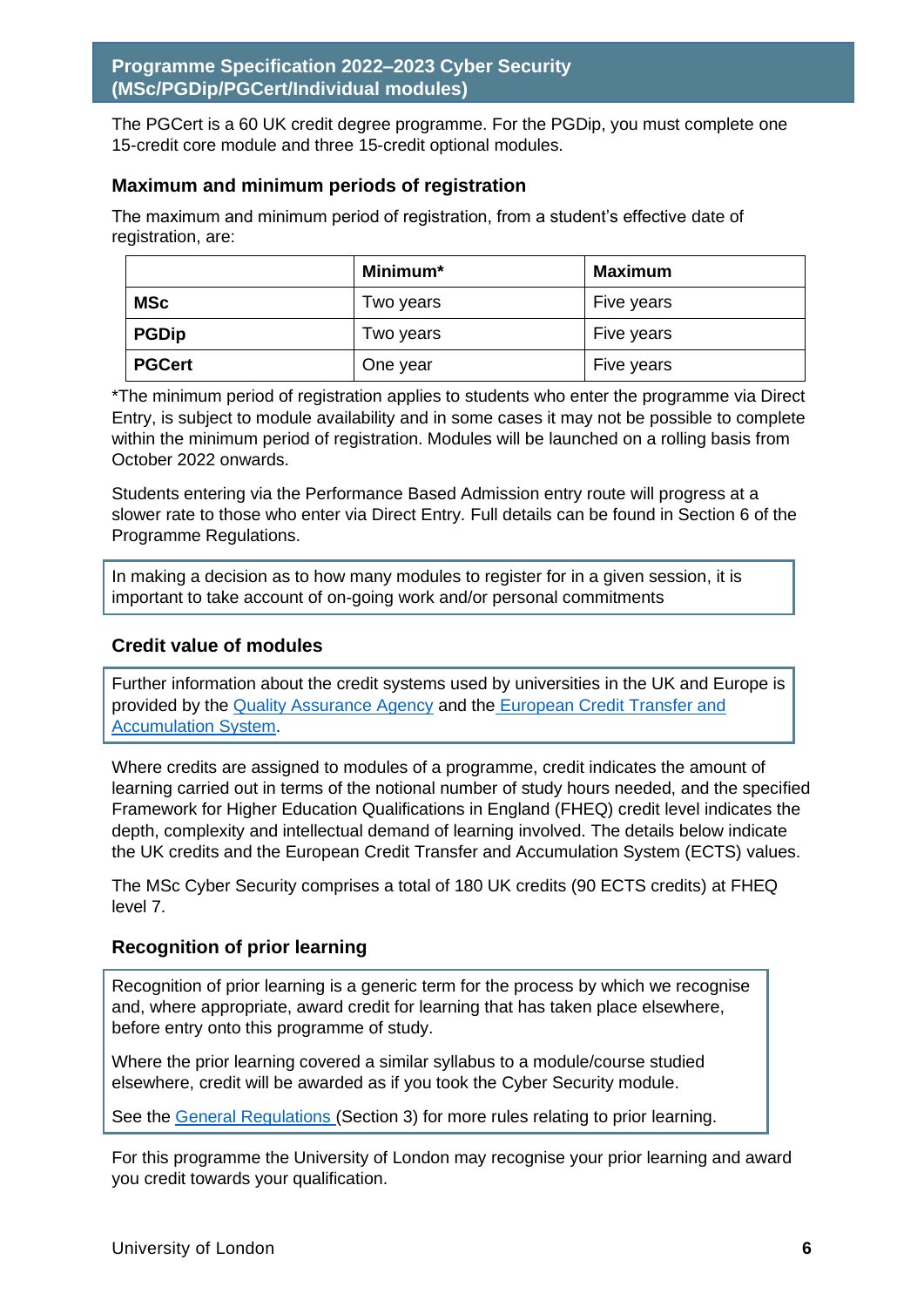# <span id="page-7-0"></span>**Entrance requirements**

Applicants must submit an application in line with the procedures and deadlines set out on the website.

#### **Entry route 1: Direct Entry**

To qualify to register for the MSc, PGDip or PGCert you will need a bachelor's degree which is considered at least comparable to a UK second class honours degree from an institution acceptable to the University.

#### **Entry route 2: Performance Based Admissions**

If applicants do not meet the requirements for Direct Entry they can apply for the MSc via the Performance Based Admissions (PBA) route. To qualify for entrance via the PBA route you will need a third class bachelor's degree or Aegrotat.

Applicants with an appropriate professional experience qualification from a recognised professional body will be considered on an individual basis.

Students on the PBA route may transfer to the MSc on successful completion of two modules (30 credits).

Full details of the PBA route can be found in Section 6 of the [Programme](https://london.ac.uk/current-students/programme-documents/regulations)  [Regulations.](https://london.ac.uk/current-students/programme-documents/regulations)

#### **Entrance requirements for stand-alone individual modules**

To qualify to register for a stand-alone individual module you will need a third class bachelor's degree or Aegrotat.

#### **English language requirements**

All applicants must satisfy the English language requirements for the programme. These are set out in detail on the programme page under [Entry Requirements.](https://london/cyber-security)

Applicants who have not met any of the above must have passed, within the past three years, a test of proficiency in English language, from an organisation acceptable to the University. This standard must be reached before registering for the MSc.

Further information on English language proficiency tests can be found on our [website.](https://london.ac.uk/applications/how-apply/english-requirements#awards-2563)

#### **Computer specification and internet access**

Students will require regular access to a computer with an internet connection to use the University of London's online resources and systems.

The computer must have at least the following minimum specification:

- Windows: 7, 8, and 10 on 64-bit platforms (Windows 10 recommended);
- macOS: OS X 10.14 and higher;
- CPUs newer than 2011 (Intel Sandy Bridge or newer);
- OpenGL 2.0 graphics driver;
- Local storage for the recording of proctored examinations (75MB per hour);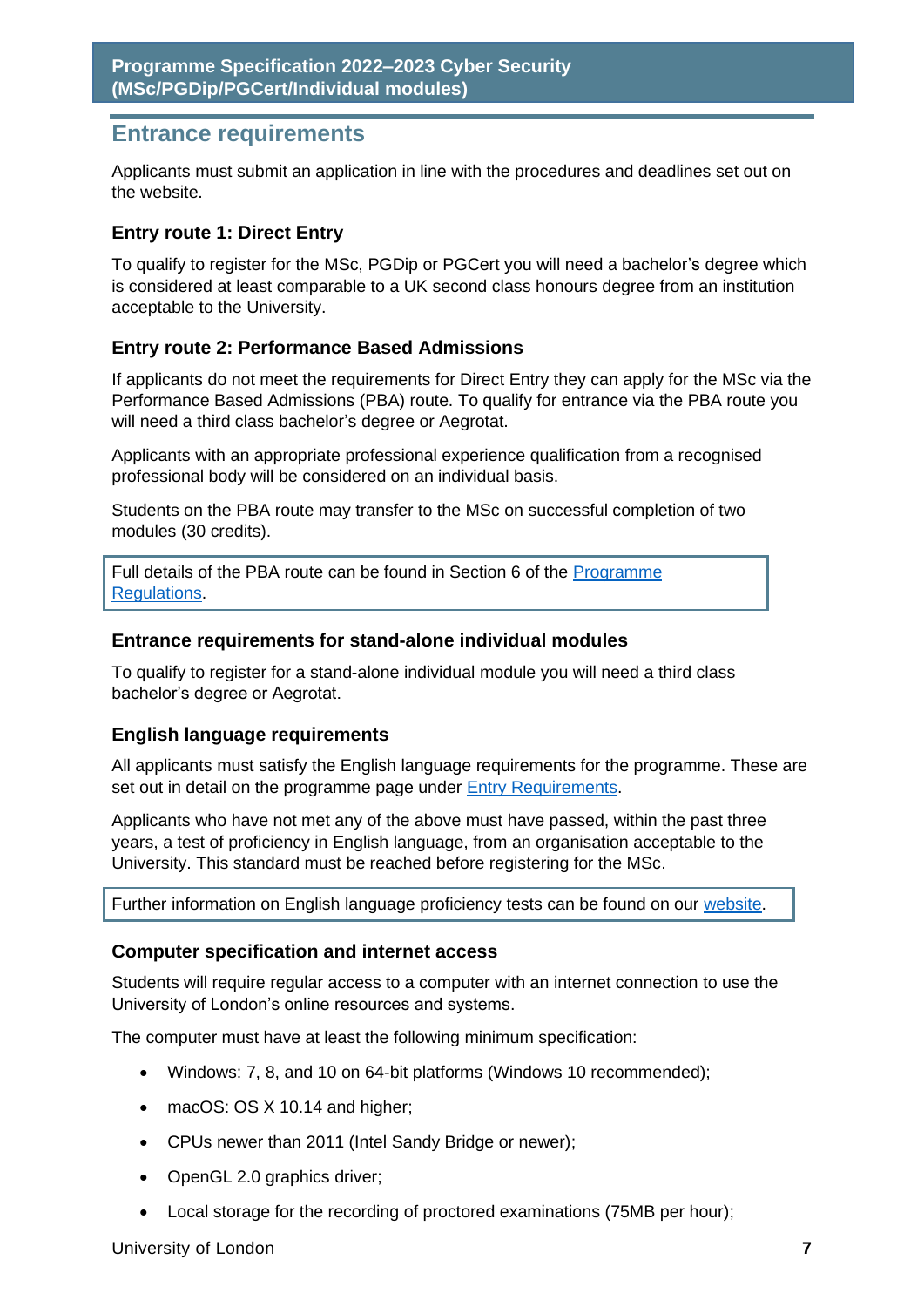- Web camera & microphone (internal or external);
- A broadband internet connection (minimum of 0.15Mbps upload speed);
- Screen resolution of 1024 x 768 or greater;
- Sufficient bandwidth to access and upload video content;
- sufficient bandwidth to download and upload documents of at least 100MB;
- The ability to play video and audio including sound and speakers;
- The ability to receive and participate in the real time broadcast of streamed lectures and seminars;
- The ability to access a virtual machine through the web browser or a desktop client.

And the following applications installed:

- a recent version of Microsoft Office or any compatible product such as Open Office; Adobe, or other PDF reader;
- software for playing mp3 and mp4 files.

Students must be able to download and install software to their Windows or MacOS device to include secure examination browsers for online assessment purposes (if offered on your programme of study).

#### **Students with specific access requirements**

The University of London welcomes applications from disabled students and/or those who have access requirements. The University will make every effort to provide reasonable adjustments to enable those with a disability, learning difficulty or access requirements to have the same opportunity as all other students to successfully complete their studies.

The University is committed to managing the application procedure and the programme itself to ensure that services are accessible for all students and that an inclusive environment is created. Students with a disability, or others who may need access arrangements to assist in taking examinations, should complete the relevant section of the application form, or contact the [Inclusive Practice Manager.](mailto:special.arrangements@london.ac.uk) A separate room or other arrangements may be considered.

Requests are considered by a University panel, whose purpose is to ensure that students with disabilities and/or specific access requirements are neither advantaged nor disadvantaged by such arrangements when compared with other students. These considerations remain separate from the academic selection processes.

For further information, see [Inclusive Practice Policy](https://london.ac.uk/applications/how-it-works/inclusive-practice-special-arrangements)

#### **Sources of funding and scholarships**

Information about potential sources of funding and scholarships is updated annually and where available is included in the prospectus web pages.

For further information see the [website.](https://london.ac.uk/applications/funding-your-study)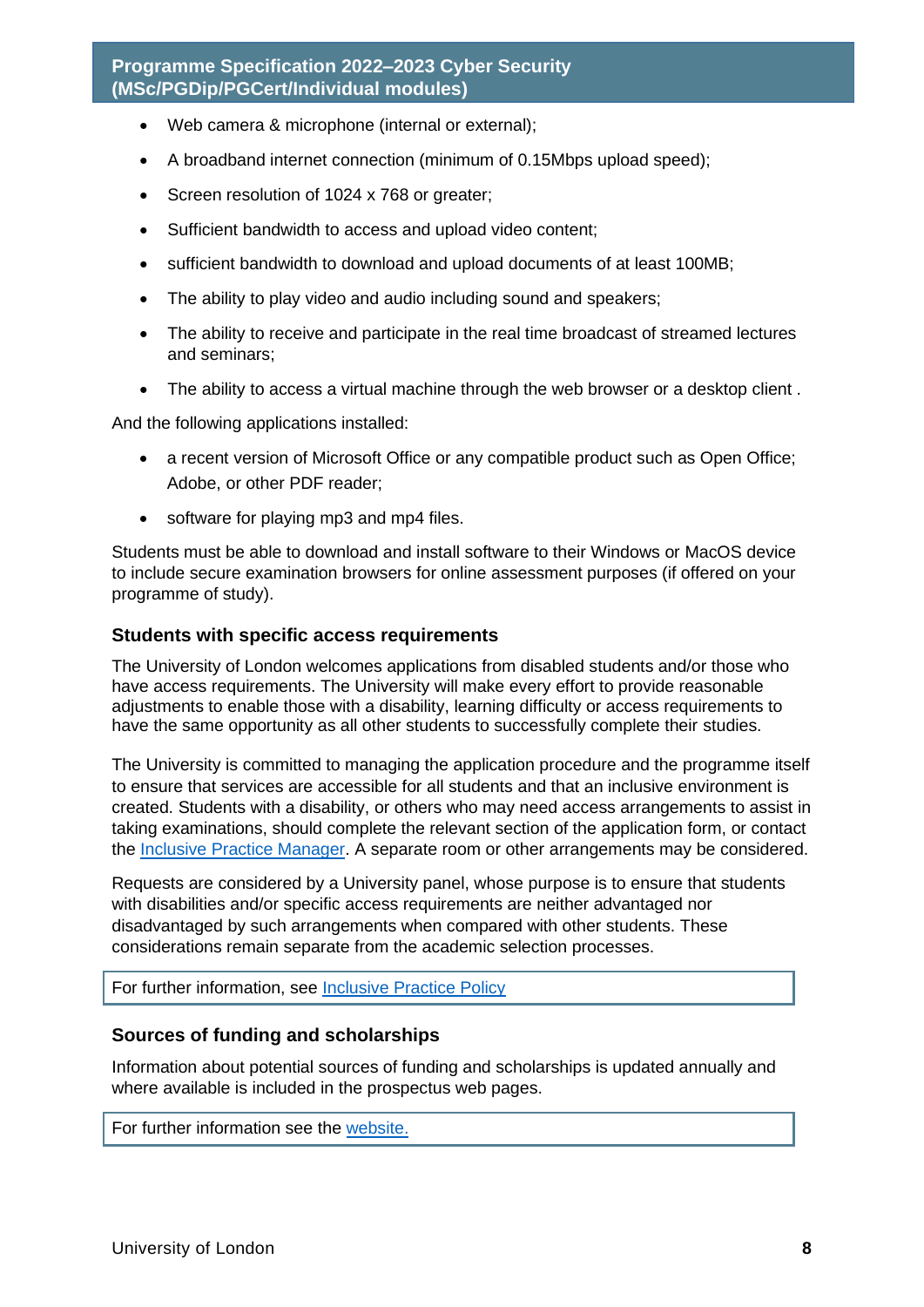# <span id="page-9-0"></span>**Educational aims and learning outcomes of the programmes**

#### **Educational aims**

The main educational aim of this programme is to offer a challenging, flexible scheme of study invigorated by research and industry insights, which advances students' ability to develop academic and practical insights into the subject of cyber security. It is intended that students will be encouraged to develop a broad range of transferable and technical expertise using their initiative and by thinking out problems themselves.

A student who passes the modules will have the essential introduction to a variety of methods, approaches and concepts in cyber security. Students will know how various organisations solve problems of security management, the major cryptographic mechanisms and how they can be applied and how computer systems and networks are made secure. Students will be introduced to a wide range of security techniques and they will be able to analyse the suitability of these techniques for a particular context.

MSc students will be able to apply the skills and knowledge they have learnt to a particular problem and produce a persuasive project report.

The programmes aim to:

- encourage independent critical and evaluative skills, and intellectual curiosity for lifelong learning;
- cultivate a capacity to think critically about how organisations manage security;
- expand knowledge and understanding of the main security issues, for example, in the development of the Internet, web based services, the enterprise and consider a range of activities including protection of critical infrastructure;
- promote analytical engagement with the technical, legal and commercial issues in cyber security;
- encourage students to relate the academic study of security to practical issues of public, business/commercial and national concern;
- facilitate self-development of students into professionally organised and interactive individuals by practising skills of selection, assimilation and communication;
- enable students to understand and apply the concepts, approaches and methods in Cyber Security to a particular problem and produce a well-structured, informative and insightful report (MSc students only).

#### **Learning outcomes: MSc Cyber Security**

These learning outcomes indicate what a typical student might reasonably be expected to achieve and demonstrate if they take full advantage of the learning opportunities provided. More detailed information on the specific learning outcomes, content and the learning and teaching and assessment methods of each module can be found on the course web pages.

A student will be able to demonstrate:

- A systematic understanding and a critical awareness, much of it at the forefront of the discipline;
- A comprehensive and practical understanding of many key areas in cyber security;

University of London **9**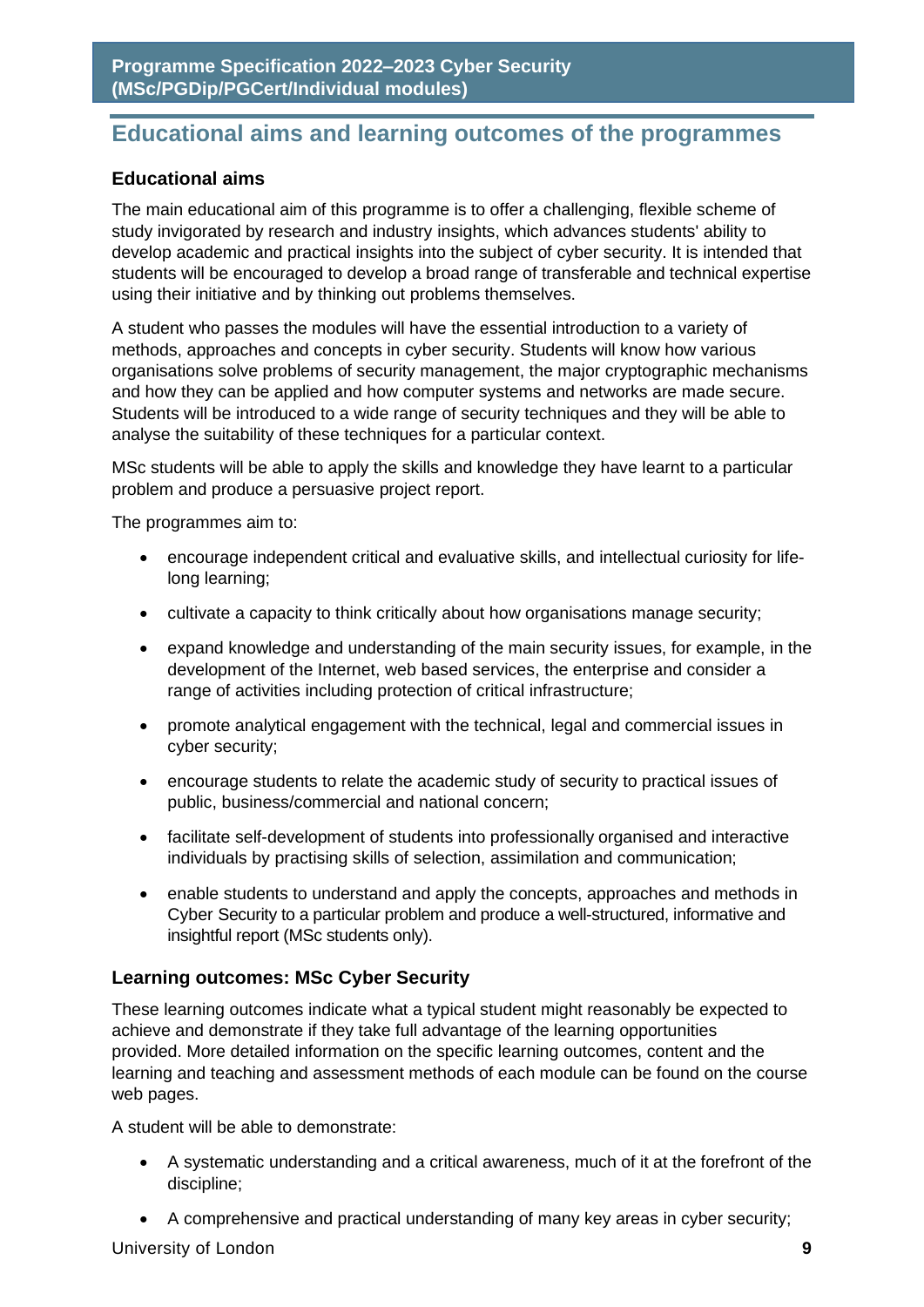- The ability to evaluate current research, industry trends and methodologies;
- Originality in the application of knowledge;
- The independent learning required for lifelong and continuing professional development.

#### **A Knowledge and understanding**

A student is expected to:

- Demonstrate a breadth of knowledge and understanding in the discipline of cyber security and work with key cyber security concepts and definitions;
- Understand the role and importance of cyber security in society;
- Consider the legal, ethical, and social implications of cyber security and the design and technology decisions that are made;
- Develop an understanding of risk management, its fundamental place in cyber security and how it influences decision making;
- Understand the principles of cryptography and how it is used to create and deploy security services and meet the challenges arising from societal use of cryptography;
- Appreciate the key security threats and risks faced in computer systems, networks and infrastructure and consider the techniques that can be used to provide security services and countermeasures;
- Recognise the role of standards, regulations, law and policy in cyber security; from computer systems, networks and infrastructure, in the context of organisation and government, including regulations and policies for data protection and privacy;
- Explain the importance of security in the development of applications, the importance of the secure software development lifecycle, identify issues relating to software security, their effect on the security of computer systems, and understand the threat posed by malicious software;
- Show a systematic understanding of digital networks and their operation, the security problems in networked, cyber-physical systems and critical infrastructure;
- Demonstrate a comprehensive understanding of the role of security mechanisms for modern computer systems, including hardware and software, and the operation of a range of access control, authentication mechanisms, and virtualisation;
- Understand aspects of civil and criminal law in cybercrime and recommended in the international cybercrime convention, and the mechanisms used to prevent, investigate or mitigate cybercrime;
- Appreciate the role of individuals to the fulfilment of information security goals, appreciate societal dynamics relating to security perceptions and practices and the limitations and considerations of policy implementation, training and behavioural interventions;
- Consider the cyber security career pathways and show **a** knowledge of major professional bodies in cyber security.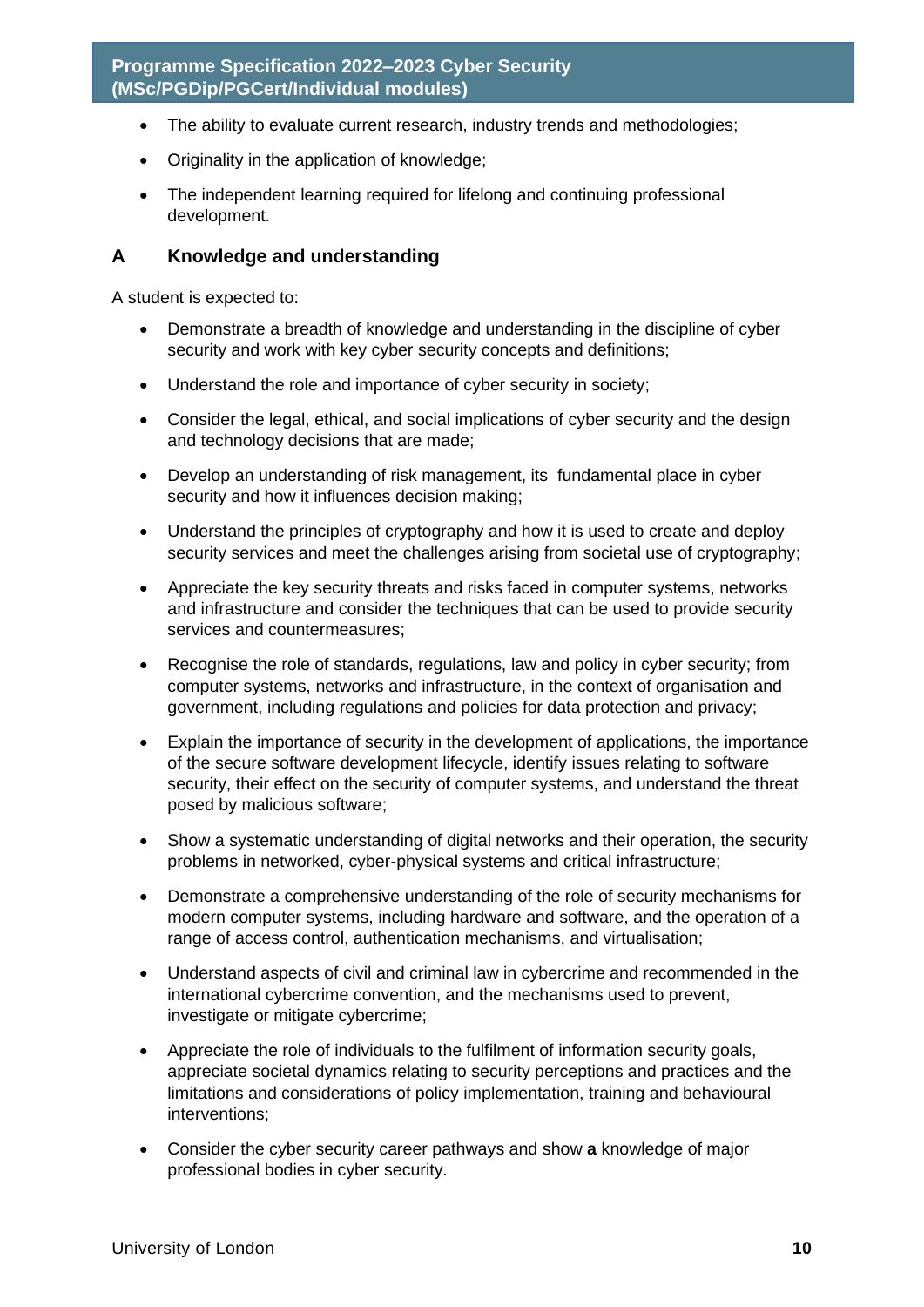#### **B Cognitive skills**

- Identify the social, legal, ethical, and organisational implications of cyber security;
- Apply reasoning through abstract concepts and skills to solve security problems;
- Apply critical thinking to solve a specific security task;
- Conduct a critical analysis of professional articles, and research papers;
- Act autonomously in planning, solving, and implementing tasks at a professional level;
- Plan, execute, and complete a substantial project involving independent study over several months;
- Contribute to the development of an Information Security Management System (ISMS), by considering security policies, risk assessments, the selection, implementation and management of security controls, though to developing and documenting processes and procedures and the development of staff cyber security training and awareness programmes and materials;
- Identify how to support cryptography within a wider cyber security architecture and conduct a high-level analysis of cryptographic based services and justify design decisions;
- Consider attack models and approaches, methodologies and management of security/ penetration testing, demonstrating how a set of vulnerabilities may be exploited;
- Demonstrate knowledge of computer systems security including access control, authentication, and virtualisation;
- Demonstrate a critical appreciation of the trends that are likely to influence cyber security;
- Examine the motivation and methodologies of attackers and identify and evaluate trends in cybercrime, the techniques used and hacking methodologies;
- Identify key standards to support the implementation of data privacy; use privacy case studies to understand how privacy should be implemented;
- Examine the methodologies by which security behaviour can change and understand the underlying theories behind these methodologies.

#### **C Practical and professional skills**

- Manage learning and development, including time management and organisational skills;
- Apply knowledge and skills about cyber/information security to a particular problem, which may be of a professional, engineering, or academic nature;
- Compare different approaches, technologies and techniques to make informed decisions to solve cyber security problems;
- Plan a project, identifying tasks or work packages, deliverables, risks and dependencies;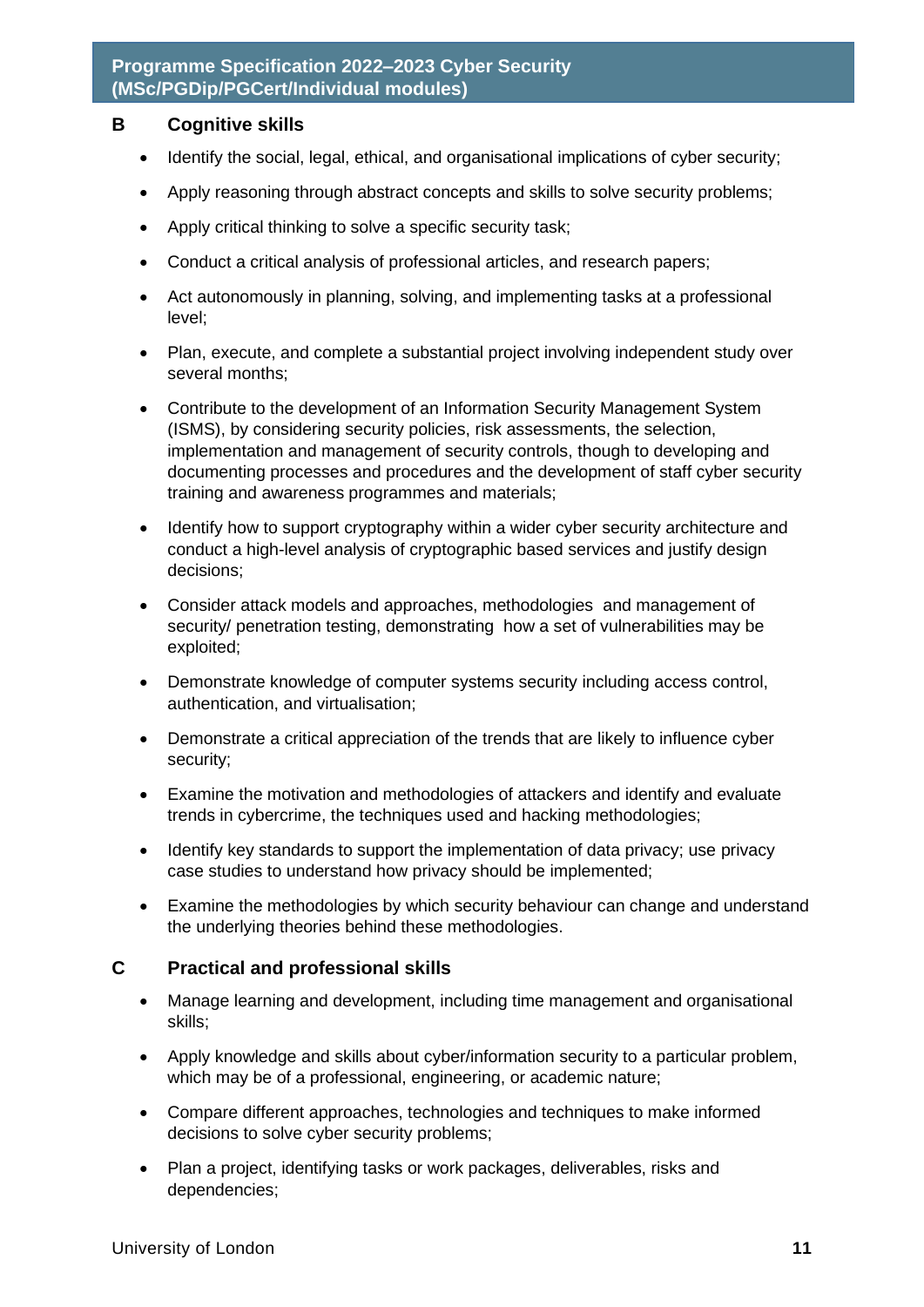- Undertake a literature review and apply referencing and citing in reports;
- Discuss and select research methods that can be applied to research or professional projects;
- Consider ethics in cyber security and research;
- Apply a number of statistical and qualitative analysis techniques to data and consider appropriate representation of data and results;
- Demonstrate independent work on a security-related project, for which the student has defined the objectives and rationale and present their work using reports;
- Demonstrate a critical understanding of security; its services, architecture and design across a range of scenarios; including experience of cryptographic algorithms, networks and protocols, computer systems and technologies in the context of cyber security;
- Design security-related systems, processes and procedures; including consideration of usable security and mitigating biases that affect individuals when taking security decisions;
- Consider standards, regulations, legal, ethical and societal concerns, in the context of cyber security;
- Develop, implement and evaluate security awareness programs and security behaviour change approaches.

#### **Learning outcomes: PGDip Cyber Security**

Students who are granted the PGDip will be expected to have passed one core 15-credit module and seven 15-credit modules from a choice of nine (120 credits total). As such, students obtaining this qualification should have gained sound understanding of the learning outcomes listed above for the MSc as relevant for the modules chosen.

#### **Learning outcomes: PGCert Cyber Security**

Students who are granted the PGCert will be expected to have passed one core 15-credit module and three 15-credit modules from from a choice of nine (60 credits total). As such, students obtaining this qualification should have gained sound understanding of the learning outcomes listed above for the MSc as relevant for the modules chosen.

This specification provides a concise summary of the main features of the programme and the learning outcomes that a typical student might reasonably be expected to achieve and demonstrate if they take full advantage of the learning opportunities provided. More detailed information on the specific learning outcomes, content and the learning, teaching and assessment methods of each module can be found in the module syllabuses.

# <span id="page-12-0"></span>**Learning, teaching and assessment strategies**

The core principles of the learning, teaching and assessment strategy for this programme are outlined below.

#### **Principle 1: Ensuring students are prepared for study**

An online induction will ensure that they are prepared for study and are familiar with the learning environment and sources of support during their student journey.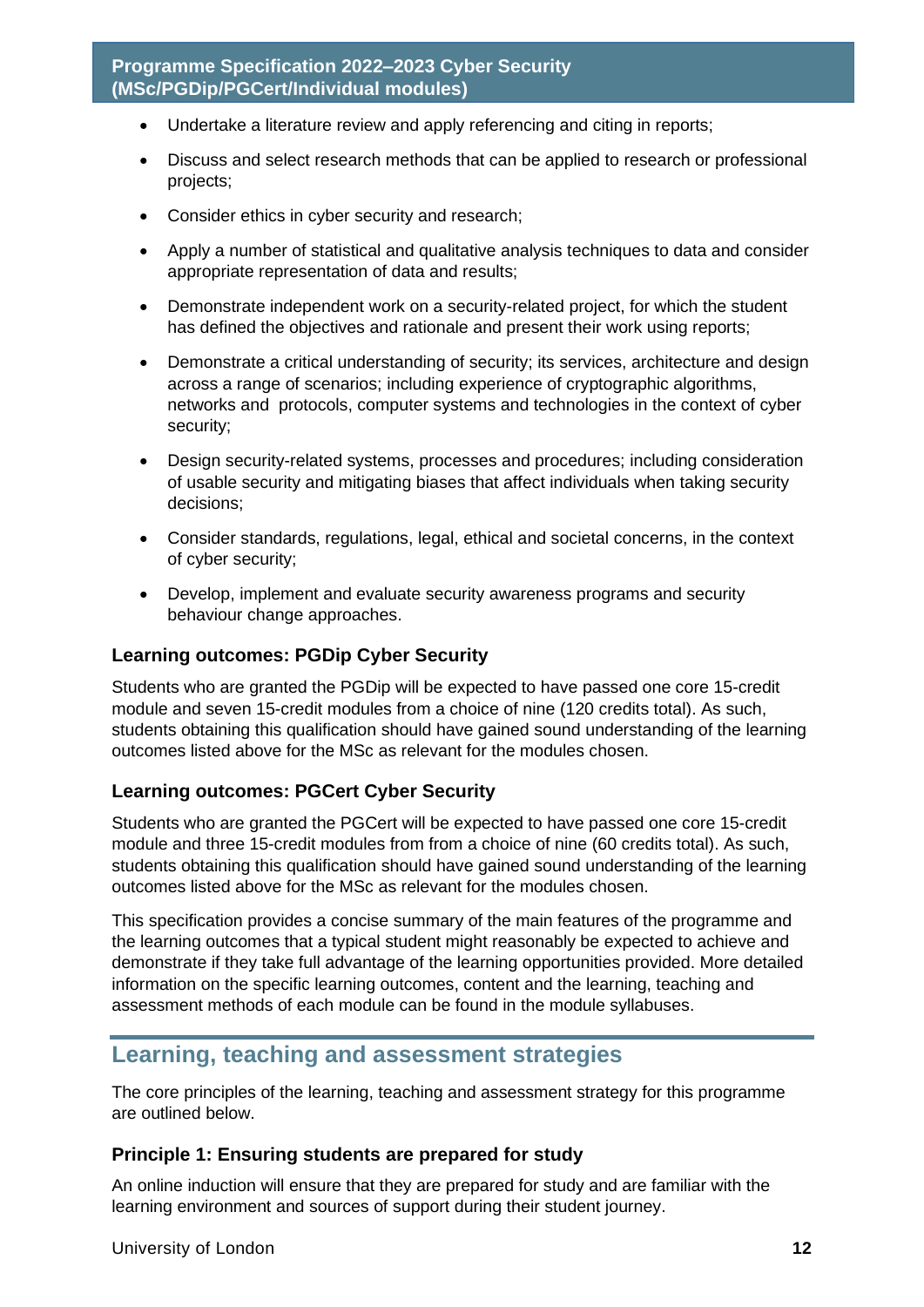#### **Principle 2: An engaging and vibrant learning environment**

All students will have access to an online virtual learning environment (VLE) with learning support and tools enabling them to monitor their progress, assessing fulfilment of learning outcomes and development of skills-based outcomes throughout the curriculum. The VLE will provide a framework for the level of support selected by students.

#### **Principle 3: Learning content**

The learning content will be designed to provide students with opportunities to engage, and encourage reflective and deep learning, with accessibility a key feature to enable students to study across a range of mobile and media channels.

#### **Principle 4: Student support**

All students will have access to the Virtual Learning Environment, learning content, UoL Online library, tools and activities related to their chosen programme of study. Students will be supported by online tutors.

#### **Principle 5: Flexibility**

To facilitate the requirements of a diverse global community of learners, a core feature of this programme is flexibility in the design of the curriculum, providing for modules to be studied as on a modular basis facilitating student progress at a pace suitable to their circumstance.

#### **Principle 6: Assessment**

A core feature of this programme will be a varied range of learning activities embedded within the learning content for each module, designed to provide feedback to students on their progress towards learning outcomes. Summative assessment methods will be designed to promote retention of knowledge, providing encouragement through tutor feedback, with as wide a range of methods as possible to most effectively assess learning outcomes, within the context of the need for secure and reliable techniques appropriate to flexible learning.

#### **Principle 7: Staff Development**

The design, development and delivery of this programme will be supported with training for:

- Academic teams involved in the development of the materials and assessment;
- Module Leaders:
- Online tutors

### <span id="page-13-0"></span>**Assessment methods**

Each module is run over a 10 week block, with the exception of the Project which is run over two 10-week blocks.

All 15-credit modules are assessed by one element of assessment (100%), either coursework or an online examination.

The Project module (30 credits) is assessed by one element of assessment, a project report (100%).

Resits may be taken once the module results have been confirmed by the Board of Examiners.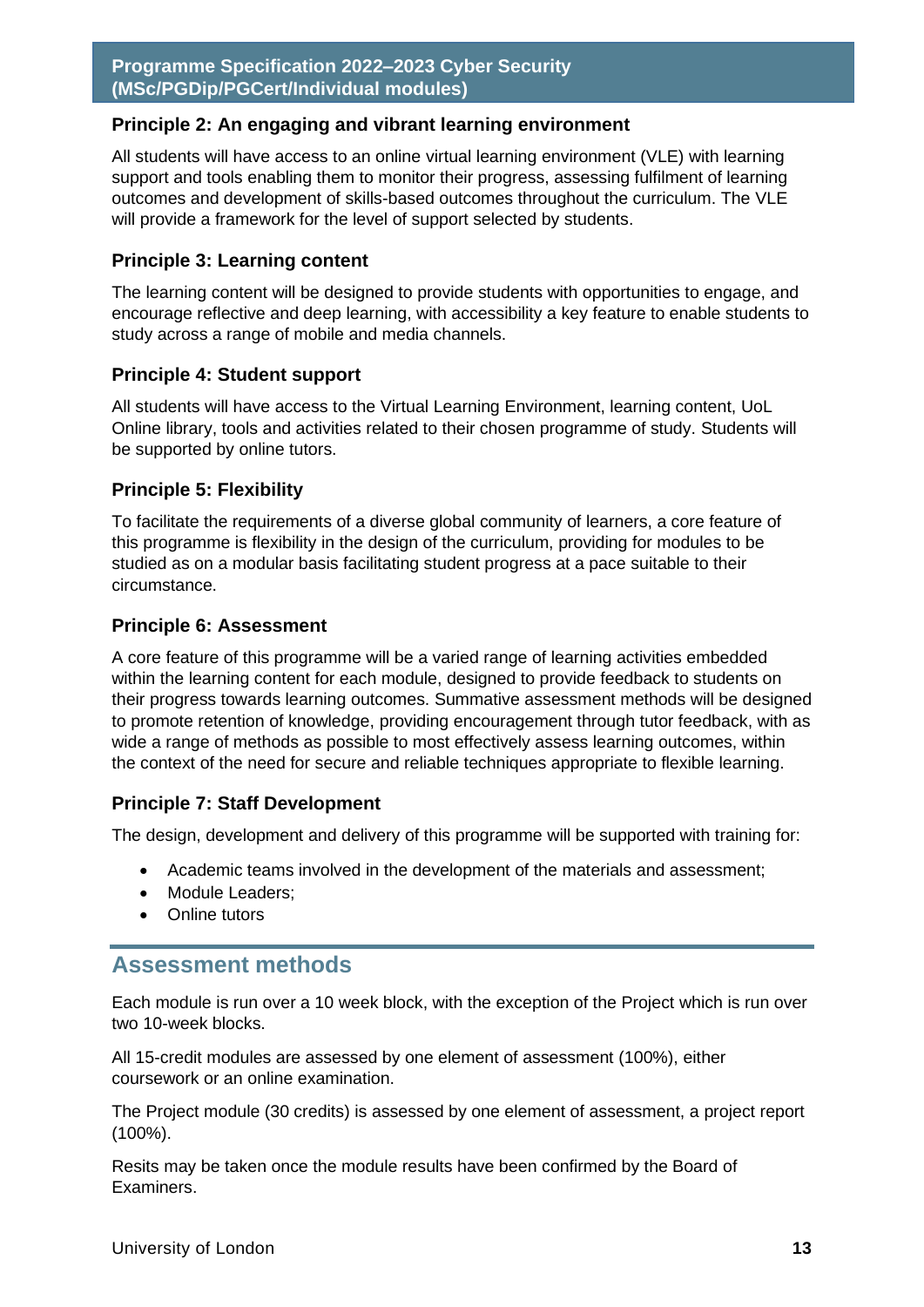Coursework is submitted in the VLE by prescribed deadlines.

# <span id="page-14-0"></span>**Student support and guidance**

Key features of the support for students include:

- [Student Portal:](file://///fileshare/NW-apps/Programme%20Information/Programme%20Specifications/PS%202020-21/2020-2021_Templates/my.london.ac.uk) for accessing student induction, study skills support, careers and employability resources, student wellbeing advice.
- Student induction resources.
- [Student Guide:](https://my.london.ac.uk/documents/10197/2676152/Student+Guide/07f72f0b-fd7d-cc23-603f-db6c31bfa5e2) This provides information which is common to all students and gives guidance on a range of issues from the start of a student's relationship with the University of London through to their graduation.
- VLE containing: self-assessment and student planner tools; comprehensive learning materials; e-resources/e-library; student forums and progress monitoring tools
- Online student advisor and online tutor
- [Programme Regulations.](http://www.london.ac.uk/regs)
- [The Online Library:](http://www.london.ac.uk/community-support-resources/current-students/online-library) This provides a range of full-text, multidisciplinary databases where journal articles, book reviews and reports can be found.
- A University of London email account and web area for personal information management.

# <span id="page-14-1"></span>**Quality evaluation and enhancement**

The University of London delivers the majority of its flexible and distance learning programmes through a collaboration between the University of London Worldwide and member institutions of the University of London. However some of the flexible and distance learning programmes draw solely on academic input from the University of London, and are delivered without academic lead by a member institutions. The policies, partnerships (where applicable) and quality assurance mechanisms applicable for the programmes are defined in the following key documents: The Quality Framework, the [Quality Assurance Schedules,](https://london.ac.uk/about-us/academic-quality)  [Guidelines for Examinations,](https://london.ac.uk/support-examiners) General Regulations and, [for each programme, programme](http://www.london.ac.uk/regs)  [specific regulations.](http://www.london.ac.uk/regs)

#### **Awards standards**

All University of London qualifications have to align with the [Frameworks for Higher](https://www.qaa.ac.uk/docs/qaa/quality-code/qualifications-frameworks.pdf)  [Education Qualifications of UK Degree-Awarding Bodies](https://www.qaa.ac.uk/docs/qaa/quality-code/qualifications-frameworks.pdf) to assure appropriate standards for each qualification. In addition, every programme that is developed by a member institution of the University of London (or a consortium with representation by more than one member institution) will be developed to the same standard as would be applied within the institution concerned. Proportionate and robust approval procedures, including external scrutiny and student engagement are in place for all programmes. Learning materials are written and all assessments are set and marked by academic staff who are required to apply the University's academic standards.

#### **Review and evaluation mechanisms**

Some of the key mechanisms in place to assure the standards of all University of London qualifications and the quality of the student experience, include: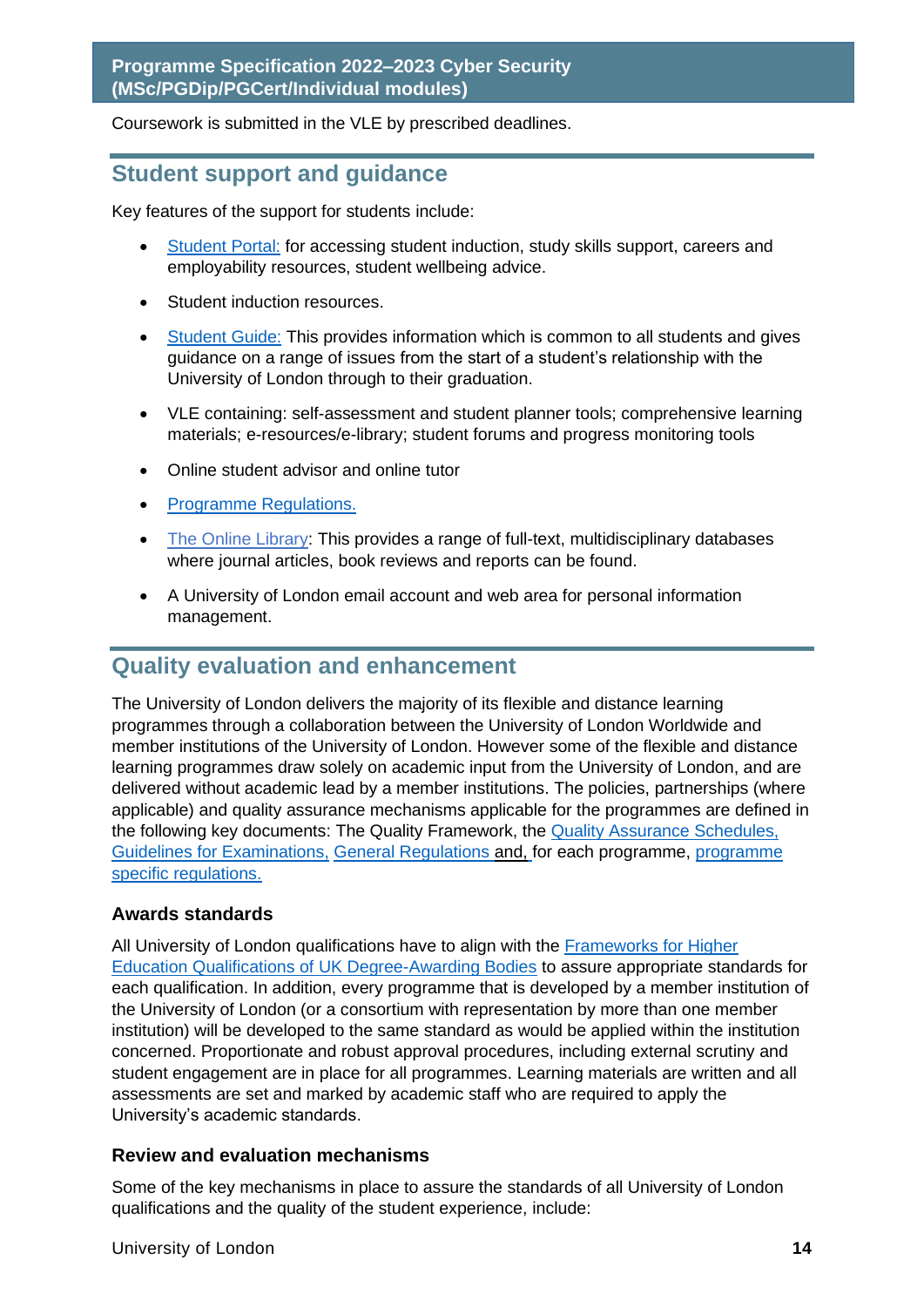- Annual programme reports: produced for all programmes in order to review and enhance the provision and to plan ahead;
- Independent external examiners: submit reports every year to confirm that a programme has been assessed properly and meets the appropriate academic standards;
- Annual student information statistics: prepared for all systematic reporting within the University of London;
- Periodic programme reviews: carried out every 4-6 years to review how a programme has developed over time and to make sure that it remains current and up-to-date.

Improvements are made as necessary to ensure that systems remain effective and rigorous.

#### **Student feedback and engagement**

The principal channel for collecting feedback from students is the Student Experience Survey. Carried out every two years, this collects feedback from the student body on a range of topics relating to the student lifecycle. The results are analysed externally and then considered in a number of different ways, including by the programme team, principal committees and the senior leadership team. Details of any resulting actions taken are published on the Virtual Learning Environment and the Student Portal.

Additionally, on completion of their programme of study students will be invited to take a survey that seeks to measure what they have gained from their studies.

There are also opportunities for students to get involved in governance. An undergraduate and postgraduate student member is appointed by the University to the majority of committees through an annual appointment round. Some programmes also recruit student members at the programme level. Students are frequently invited to take part in quality review processes such as Periodic Programme Reviews, Programme approval, Thematic Reviews, MOOC review panels and ad hoc focus groups. Opportunities such as these are advertised through social media and on the website. More information can be found on the [website.](https://london.ac.uk/current-students/getting-involved)

Students can also apply to join the Student Voice Group, which meets four times a year to consider initiatives for enhancing student experience. Notes from these meetings are published on the Student Portal.

# <span id="page-15-0"></span>**After graduation**

#### **Further study**

Successful completion of the programme may serve as preparation for students who wish to go on to take further study in the subject area. Enquiries about further study opportunities should be directed to the University of London Student Advice Centre '*ask a question'* button in the [student portal.](https://my.london.ac.uk/)

#### **Graduate employment routes**

The programmes are designed to introduce the technical, legal and commercial aspects of cyber security. Graduates of these programmes will have a sound basis for a professional career as experts in cyber security, in both industry and commerce. Successful completion of the MSc may allow students to progress to postgraduate research in the degree field.